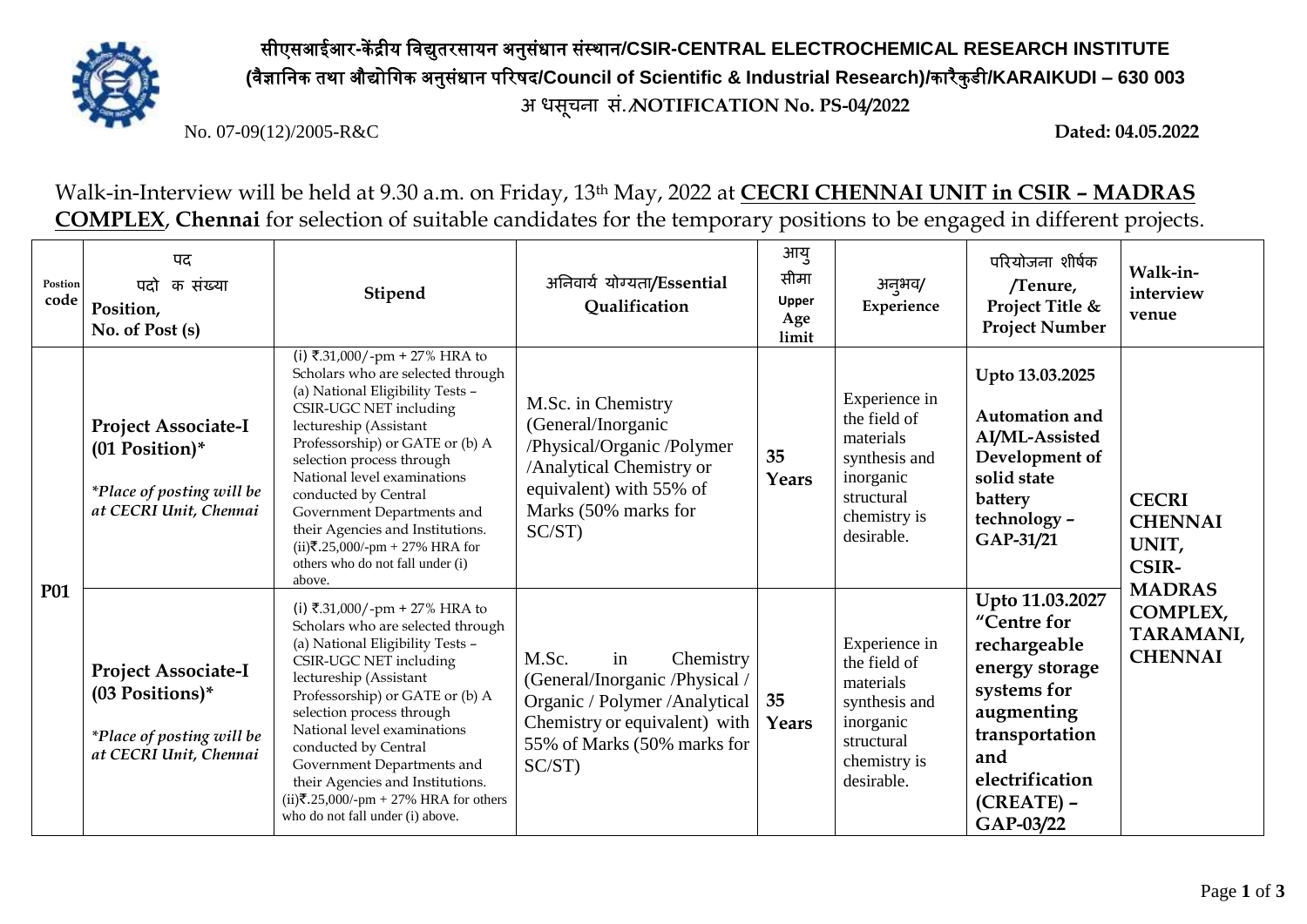| Postion<br>code | पद<br>क संख्या<br>पदो<br>Position,<br>No. of Post (s)                                                        | Stipend                                                                                                                                                                                                                                                                                                                                                                                                                                            | अनिवार्य योग्यता/Essential<br>Qualification with 55% of<br>Marks (50% marks for<br>SC/ST)                                                                                                                                                                           | आयु<br>सीमा<br><b>Upper</b><br>Age<br>limit | अनूभव/<br>Experience                                        | परियोजना शीर्षक<br>/Tenure,<br>Project Title &<br><b>Project Number</b>                                                                             | Walk-in-<br>interview<br>venue                                                                                                    |
|-----------------|--------------------------------------------------------------------------------------------------------------|----------------------------------------------------------------------------------------------------------------------------------------------------------------------------------------------------------------------------------------------------------------------------------------------------------------------------------------------------------------------------------------------------------------------------------------------------|---------------------------------------------------------------------------------------------------------------------------------------------------------------------------------------------------------------------------------------------------------------------|---------------------------------------------|-------------------------------------------------------------|-----------------------------------------------------------------------------------------------------------------------------------------------------|-----------------------------------------------------------------------------------------------------------------------------------|
| <b>P01</b>      | <b>Project Associate-I</b><br>$(01$ Position)*<br><i>*Place of posting will be</i><br>at CECRI Unit, Chennai | (i) ₹.31,000/-pm + 27% HRA to<br>Scholars who are selected through<br>(a) National Eligibility Tests -<br>CSIR-UGC NET including<br>lectureship (Assistant<br>Professorship) or GATE or (b) A<br>selection process through<br>National level examinations<br>conducted by Central<br>Government Departments and<br>their Agencies and Institutions.<br>$(ii)$ ₹.25,000/-pm + 27% HRA for<br>others who do not fall under (i)<br>above.             | M.Sc. in Chemistry<br>(General/Inorganic /Physical<br>/ Organic / Polymer<br>/Analytical Chemistry or<br>equivalent) with 55% of<br>Marks (50% marks for<br>$SC/ST$ )                                                                                               | 35<br>Years                                 | Experience in<br>the field of<br>materials<br>synthesis and | Upto 19.08.2022<br>Advanced<br>Lithium-ion<br>Transporting<br>solid electrolyte<br>for soli-state<br>lithium batteries<br>$(SELBA) - CLP-$<br>23/19 | <b>CECRI</b><br><b>CHENNAI</b><br>UNIT,<br><b>CSIR-</b><br><b>MADRAS</b><br><b>COMPLEX,</b><br><b>TARAMANI,</b><br><b>CHENNAI</b> |
| <b>P02</b>      | <b>Project Associate-II</b><br>$(01$ Position)*<br>*Place of posting will be<br>at CECRI Unit, Chennai       | (i) ₹. 35,000/-pm + 27% HRA to<br>Scholars who are selected through<br>(a) National Eligibility Tests -<br>CSIR-UGC NET including<br>lectureship (Assistant<br>Professorship) or GATE or (b) A<br>selection process through<br>National level examinations<br>conducted by Central<br>Government Departments and<br>their Agencies and Institutions.<br>(ii) $\overline{\xi}$ .28,000/-pm + 27% HRA for others<br>who do not fall under (i) above. | M.Sc. in Chemistry with 55%<br>marks (50% marks for SC/ST)<br>AND 2 years' experience in<br>Research and Development in<br>Industrial<br>and<br>Academic<br>Institutions or Science and<br>Technology<br>Organisations<br>and Scientific activities and<br>services | 35<br>Years                                 | inorganic<br>structural<br>chemistry is<br>desirable.       | Upto 13.03.2025<br><b>Automation and</b><br>AI/ML-Assisted<br>Development of<br>solid state<br>battery<br>technology -<br>GAP-31/21                 |                                                                                                                                   |

## **General Instructions:**

- 1. Date & Time of Walk-in-Interview: 13.05.2022(Friday) at 09.30 AM (Reporting Time: 09.00 AM). No candidate will be allowed to enter into the venue after 09:30 AM.
- 2. Wearing facemask and carrying hand-sanitizer is mandatory. No candidate will be allowed entry inside the venue without facemask and handsanitizer.